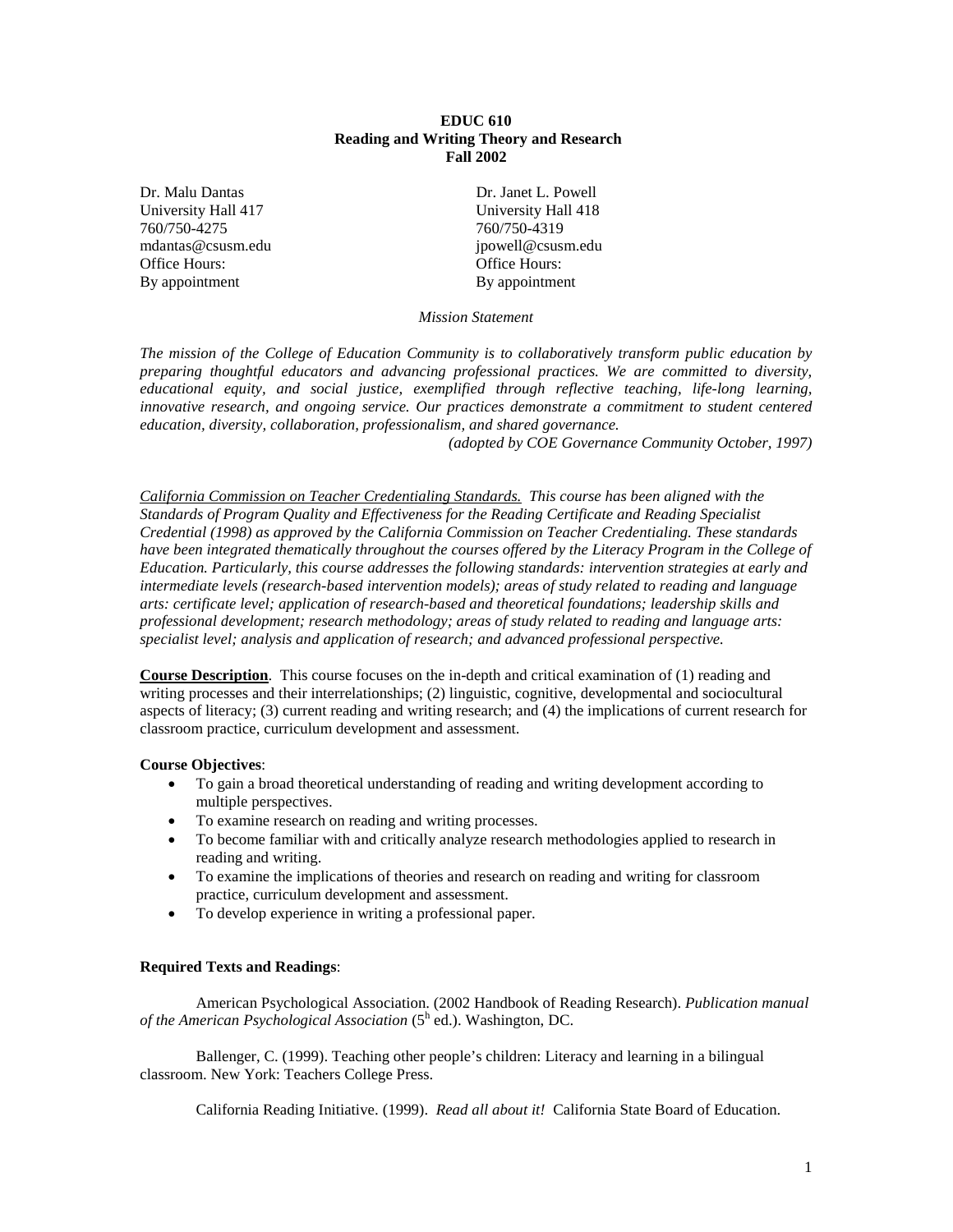# Dantas, M. & Powell, J. (2002). EDUC 610 Readings. Available at Copyserve.

Taylor, D. (1998). *Beginning to read and the spin doctors of science.* Urbana, Ill: National Council of Teachers of English.

\* CopyServe is located in San Marcos at 745 Rancho Santa Fe Rd. Tel. (760) 599-9923

# **Course Assignments:**

Attendance and Participation: (10 points) Ten points will be deducted for each 24 hours period in which assignments are late. Students are expected to arrive on time and participate in each session. Important: You cannot receive an "A" if you miss more than two classes. You cannot receive a "B" if you miss more than three classes.

#### Leading a Reader Response Discussion (20 points)

In pairs, present two short overviews (15-20 minutes) of the readings for arranged class sessions and then lead a critical discussion (50-70 minutes) on those readings. The discussion may include small and/or whole group activities, the use of discussion questions prepared in advance, and the reaction papers.

### Reaction Papers (2 points each)

Reaction papers are due the same day as their readings. Prepare a one page bulleted list of your opinions of the positive and negative aspects for each of the assigned readings. Remember that these are reaction/opinion statements, *not summaries.*

# Beginning Research Project and Presentation (42 points) Due: 12/17

Based on your classroom/school experiences, course readings and puzzling questions, select a topic you would like to further investigate. Write a project draft including:

- 1. **Introduction**. A *brief introduction* of why you think this topic is relevant. That is, provide a brief rationale for the importance and need of investigating a specific issue (for example, improving comprehension by using literature circles in first grade). Use course readings and/or additional readings to support your rationale (minimum of 2 pages).
- 2. **Literature Review**. This is the *beginning of a literature review* of what is known about this topic (e.g., literature circles and primary classrooms) and how it has been studied (e.g., population, grade level, content area, etc.). Select a minimum of 10 references of relevant research – studies that support your view on this topic (and the theoretical framework guiding your study) as well as studies that bring a different perspective(s) – and provide a summary of their findings (minimum of 3 pages).
- 3. **Methodology.** Based on course readings, select a *research methodology* that can help you investigate this topic and answer your question(s). Include information on where/when/how you would collect the data – setting, participants, timeline and data collection procedures (minimum of 1 page).
- 4. **References.** List all references included in your project.

Prepare a **15 minute presentation** to be given to the class about your project outline. Include a one-page summary and reference page.

*Important: Before you turn in your final paper, you must have the signatures of two classmates who have responded to and edited your work on the first draft. Use APA style for citations and references.*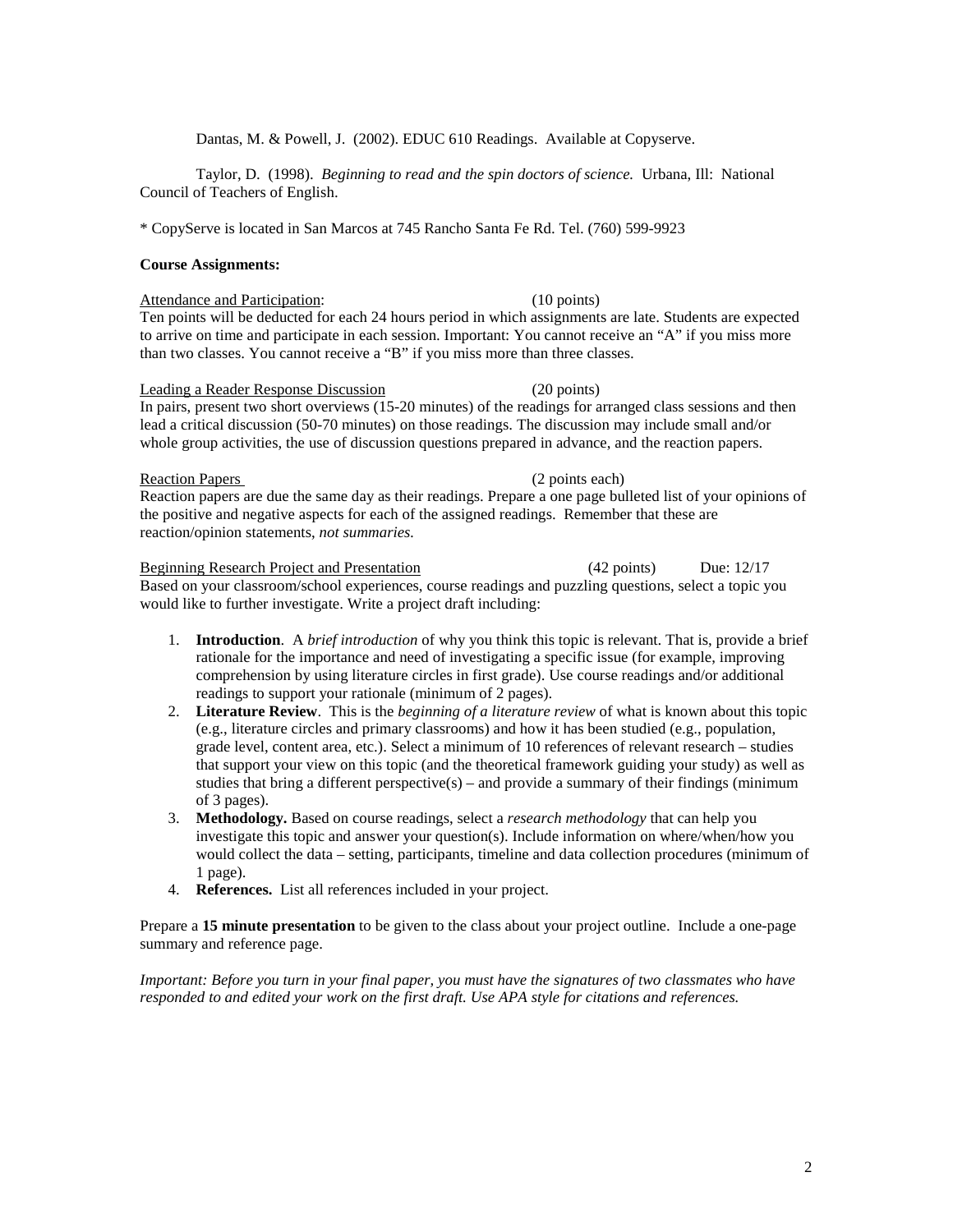| Grading:                                    | Points:                   | Due:         |
|---------------------------------------------|---------------------------|--------------|
| Attendance & Participation                  | 10                        |              |
| Leading a Reader Response Discussion        | 20                        | Sign up      |
| <b>Reaction Papers</b>                      | $28(2 \text{ pts. each})$ | Each session |
| Beginning Research Project and Presentation | 42                        | Dec. 17      |
| Total                                       | 100                       |              |

| <b>Grading Scale:</b> |               |
|-----------------------|---------------|
| $93-100 = A$          | $80-82= B-$   |
| $90-92= A-$           | $77-79 = C +$ |
| $87 - 89 = B +$       | $74-76= C$    |
| $83 - 86 = B$         | $70-72=C-$    |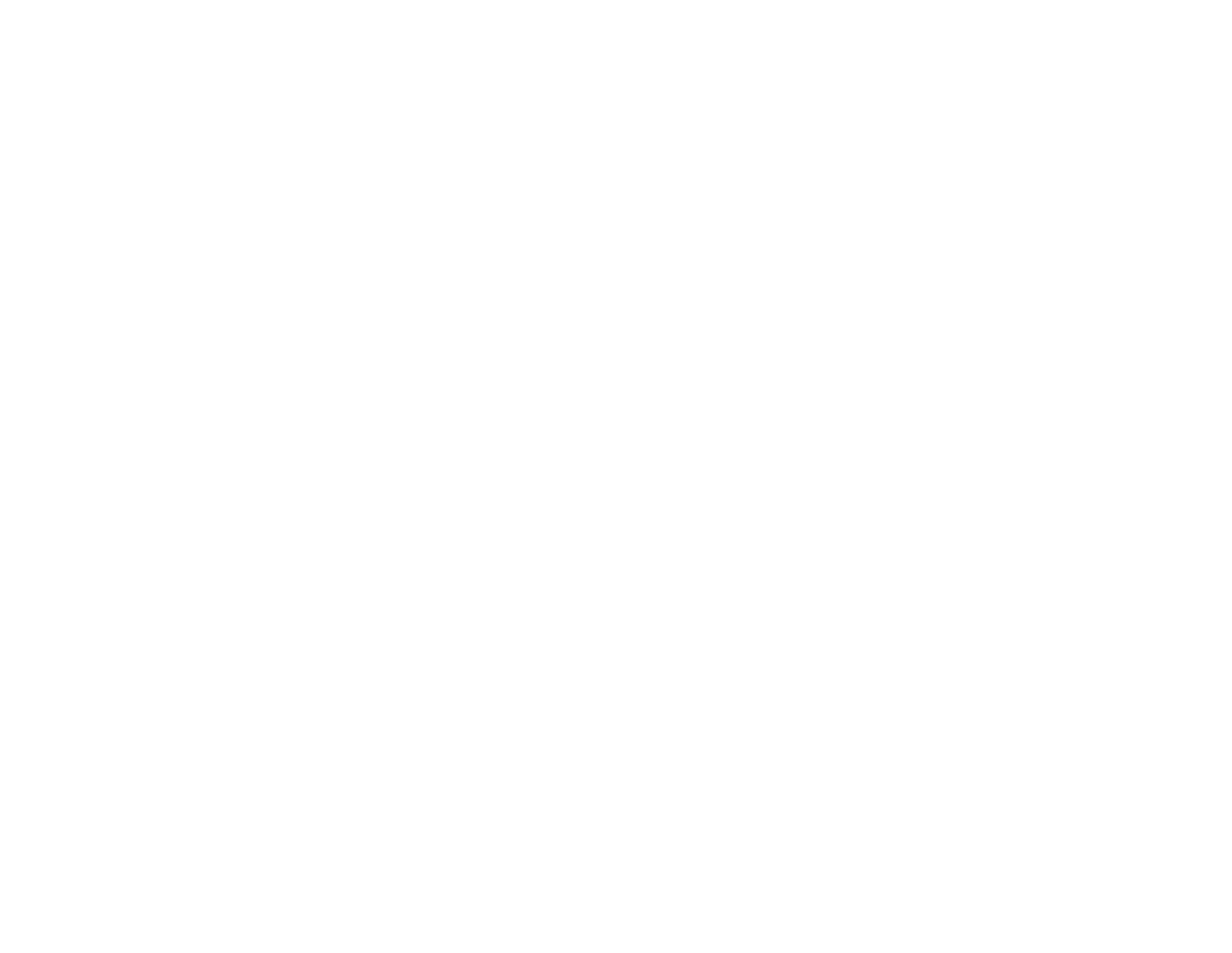# **EDUC 610 Tentative Schedule**

| <b>Date</b> | Prof               | <b>Topic</b>                                                    | <b>Readings and Assignments</b>                                                                                                                                                                                           |
|-------------|--------------------|-----------------------------------------------------------------|---------------------------------------------------------------------------------------------------------------------------------------------------------------------------------------------------------------------------|
| 9/3         | Dantas &<br>Powell | <b>Course Overview</b>                                          |                                                                                                                                                                                                                           |
| 9/10        | Powell             | The Politics of Literacy:<br>Opposing Viewpoints of<br>Literacy | Read all about it: Stanovich (1999) and Responses. "Romance and reality". pgs. 61-77<br>Taylor: Prologue - Chapter 3                                                                                                      |
| 9/17        | Powell             | The Politics of Literacy: One<br>Study's Influence              | Read all about it: Foorman et.at. (1999). "The role of instruction in learning to read". pgs. 207-<br>227<br>Taylor: Chapters 4-6 and Appendix One                                                                        |
| 9/24        | Powell             | The Politics of Literacy: A<br>Critical Look at Research        | Taylor: Chapters 7-14                                                                                                                                                                                                     |
| 10/1        | Powell             | The Politics of Literacy: A<br><b>Critical Look at Research</b> | Taylor: Chapters 15-16                                                                                                                                                                                                    |
| $10/8$      | Dantas             | Research on Home Literacy<br>Experiences                        | Compton-Lilly, C. (2000). "Staying on children": Challenging stereotypes about urban parents.<br>Language Arts, 77 (5), 420-427.<br>Heath, S. B. (1983). Ways with words (prologue & chap.8). Cambridge University Press. |
| 10/15       | Dantas             | <b>Emerging Literacy Knowledge</b>                              | Ballenger: chapters 1-4<br>McMillon, G., & Edwards, P. (2000). Why does Joshua "hate" school  but love Sunday<br>school? Language Arts, 78 (2), 111-120.                                                                  |
| 10/22       | Dantas             | Research on Literacy<br>Development                             | Ballenger: chapters 5-7<br>Clay, M. M. (1987). Learning to be learning disable. New Zealand Journal of Educational<br>Studies, 22 (2), 155-173.                                                                           |